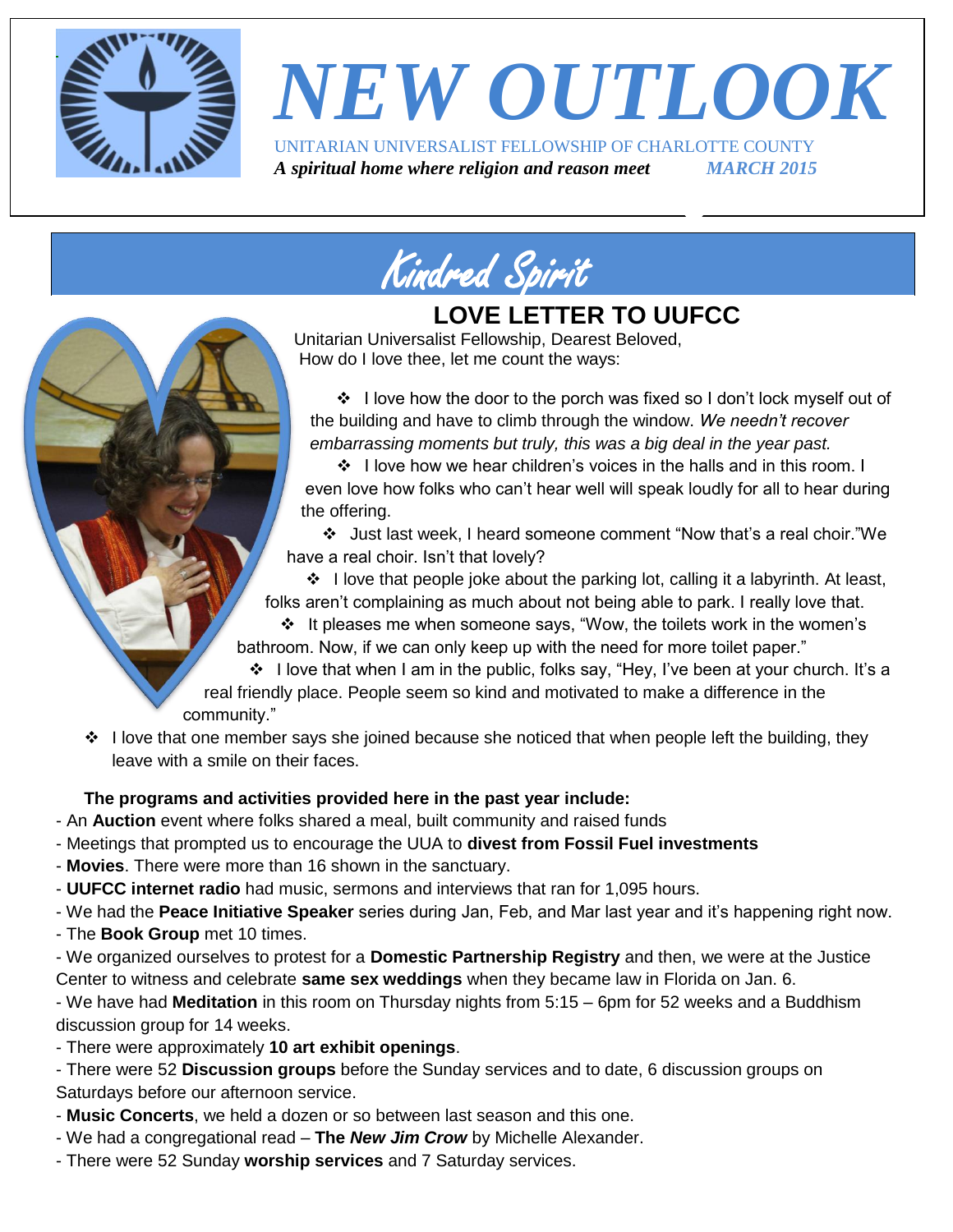March 2015 PAGE 2

- The **Sierra Club and Audubon Societies** meet in this building every month.

- The **Tough Times Support Group** has been meeting every Wednesday and NAMI, the National Association for Mental Illness support group began meeting here in the fall.

- We had more than a dozen free **Spanish classes** here in the past year.

- There were four "**New to UU" Breakfast Gatherings** where folks could eat and ask questions about what membership means here at UUFC. I hope you are beginning to grasp what it means by now.

- The **Recorder Group** meets here on Saturdays and the **Gulf Coast Acoustic Guitar Society** meets here also.

- There was a series of Fridays where people met to discuss **Psychology of the Unconscious**.

- **Climate Action Committee, Hospitality and Pastoral Care Group, The Mystical Discussion group, the Social Justice group, Long-range planning and the Grounds group**, (Have you witnessed the transformation of the grounds???) These teams have met year round as well as the **Board and Executive Board of Trustees.**

- We had a **sew-in** to provide fabric (reusable) bags for a local food bank, a **Mystic Faire** event last spring, a dozen **potlucks** after Sunday services and meetings to advocate and raise funds for the **George Brown Mural** project in downtown Punta Gorda.

- There was a **writing / storytelling group** that met here for a while, a **UU History 101 class**, a "**Knit Wit**" display of knitted items with a discussion about the history of knitting and a **Harry S. Truman one-man-show** on one Sunday afternoon.

- **Patient Advocates** met here. They want people to know you don't have to go to doctor appointments or surgeries by yourself.

- This last year, we hung a basket to raise funds for the **Harry Chapin food bank** where \$1 of our money equals \$6 worth of food. Did you know our **second helping collections** held once a month for the past 12 months raised over \$7,000 for local charities? I am humbled by your generosity, UUFCC.

- We made a couple of **field trips** to local gardens to learn more about how to grow our own food and started a compost pile on these grounds.

- We had **congregational meetings** and an **annual meeting** so all friends and members would better understand the needs and challenges we face. One of those gatherings included a vote to make an offer on another property. Membership means you have a voice and a vote.

- **Reader's Theater** met here once a month. If you haven't participated in this activity, you are missing out on thoughtful reflection and lots of laughter.

- Some of us marched to **say NO to the KXL pipeline** and marched to raise awareness for troubling **Climate Change** patterns. We face the future together.

- The **Worship Associates** met here more than once a month to carefully plan our opportunities to gather in a sacred manner- that is, in a way that says this place and this time is important to us.

- I've been here on a Friday evening or two when people were singing **Karaoke** and then, participated in a moment of **Serendipity**. The talent in our UUFCC community goes mostly unnoticed. However, I heard the songs and am grateful.

- Finally, beginning last spring, we laid out a **labyrinth** in three different locations - the beach in Englewood, Bayshore Park in Port Charlotte and in December, in this very room, to acknowledge the change of the seasons.

Speaking of seasons, we've had seasons of joy where we have welcomed new members and seasons of loss where friends and members left us. I really hate that some of our loved ones died in 2014. Last year was a rough one, wasn't it? However, I love how we comforted one another. I love that we are STILL comforting one another.

I love the Unitarian Universalist Fellowship of Charlotte County -the past, the present and especially our future.

#### **With much love and good regard, Rev. Amy Kindred**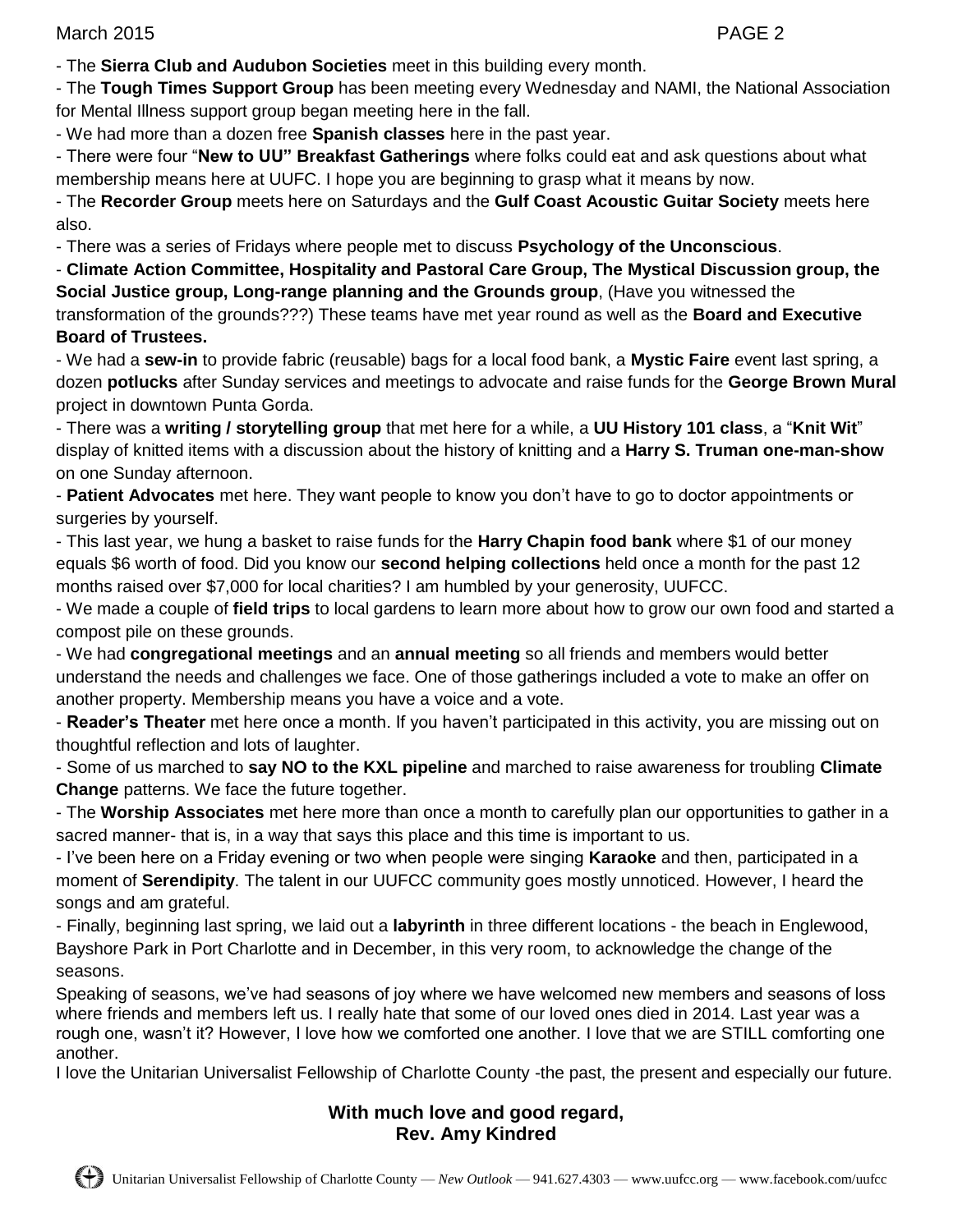# Message from MaryHolly Board President



### **Building Our Future: It's Up to YOU!**

 It is high season and our **Annual Giving Campaign** is just ending. Thanks to all of you who turned in the Yellow sheet with your offer of Time and Talent. I truly hope that you enjoyed that impressive new brochure and information packet from our Stewardship Team, as well! Hopefully, it helped guide you in thinking of what UUFCC means to you, explained how the funds you give provide the many programs you value and helped you decide how much you want, and can afford, to give to support UUFCC*. It is NOT too late to have your questions answered if you still are wondering what to do. Just ask a Stewardship Team member, with the identifying tag.*

*We want everyone to turn in a pledge card and feel really good about sharing Time, Talent and Treasure. It is how we will build our future.* 

**Our Congregational Informational Meeting 2/8/15:** Focused on the Report from Stewardship Consultant, Bill Clontz- review of how we got here. Three priorities the Board is working on: A. Engaging our members, including Time & Talent Sheets (as well as Auction offerings! What a fun night!!)

B. Moving forward to get the space we need: THE PLAN to manage our growth, including the second service (Jan. - March only) and the several options for additional space to be evaluated by the Long Range Planning Team. See Linda Levin if you want to be involved!

C. The Stewardship Team who have been working very hard, as you have seen.

We have also established a new **Building Maintenance Team**, chaired by Bill Howat. This is our commitment to take care of the building and grounds no matter what we may do in the future. See Bill H. if you have skills and talents to help.

**Proposed Amendments to UUFCC Bylaws** have been posted on the website. Please review and send your comments to *uufcc1@yahoo.com*. The Board will review your comments, and if needed, we will set-up an informational/discussion meeting.

### **PLAN TO ATTEND Sunday 3/29/15 Noon UUFCC ANNUAL**

**Meeting-** this is where we review the year (and present a written Annual Report), examine and approve the proposed budget, approve Bylaw amendments and elect new officers and Trustees. Details will be mailed 3 weeks prior to this date. It is a good time to be at UUFCC.

**Many thanks for these contributions to the UU Endowment of Charlotte County**

Carolyn Kvam in honor of Robert Hansman's 88th birthday Robert Hansman in honor of Dave Martin's music

#### **In honor of Sarah Dick**

Richard and Marilyn Pfaff. Mark Ellefson Rob and Luci Vaanderins Donald and Marilyn Haw Frank Girardin Barry & Barbara Webster

Yours in faith, MaryHolly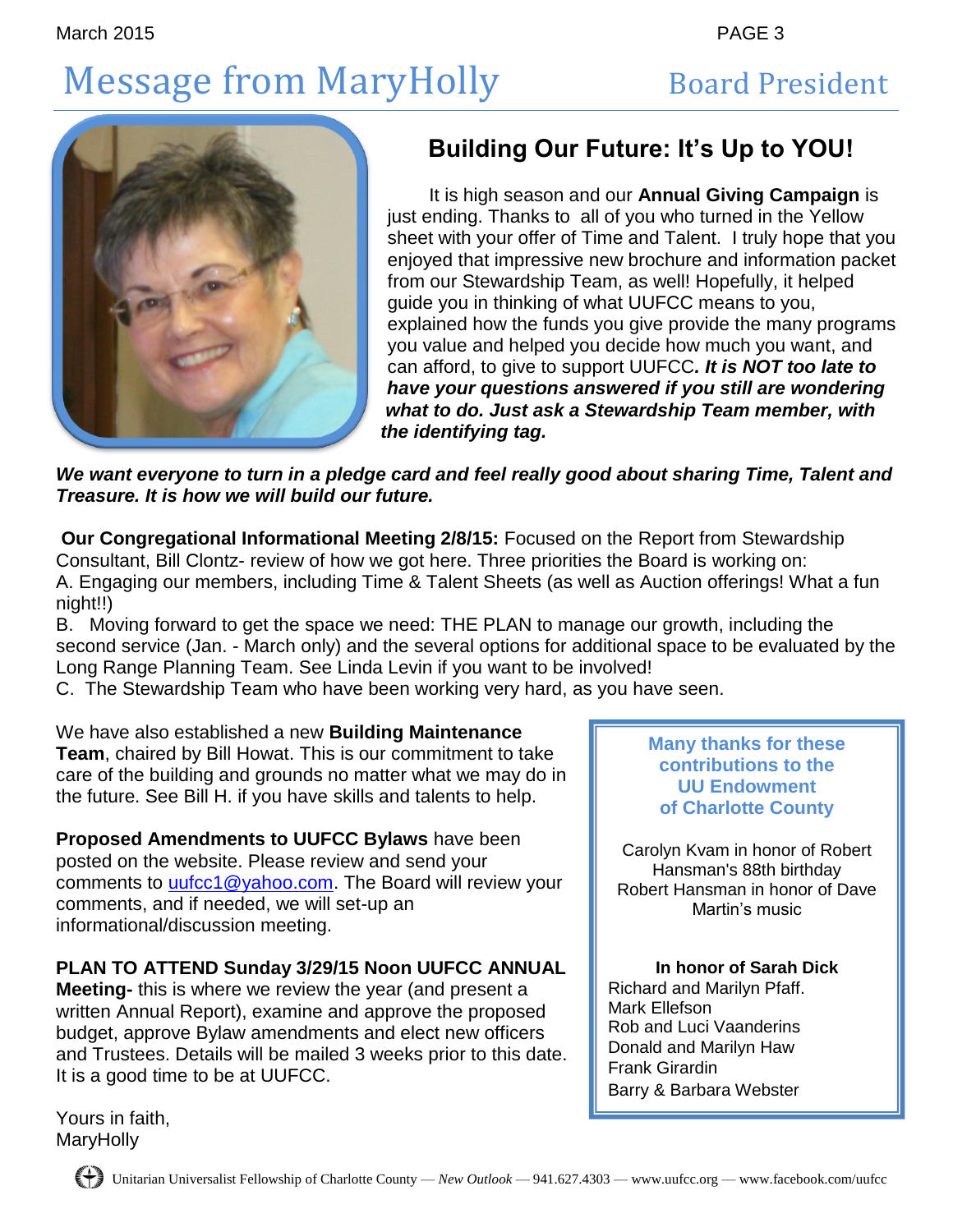| <b>March Services</b>                                                                                                                                                                                                                                                                                                                                                                                                                                                                    |                                                                                                                                                                                                                                                                                                                                                                                                                                                      |
|------------------------------------------------------------------------------------------------------------------------------------------------------------------------------------------------------------------------------------------------------------------------------------------------------------------------------------------------------------------------------------------------------------------------------------------------------------------------------------------|------------------------------------------------------------------------------------------------------------------------------------------------------------------------------------------------------------------------------------------------------------------------------------------------------------------------------------------------------------------------------------------------------------------------------------------------------|
| <b>Saturdays</b><br>3:15 - Conversation Among Friends<br>4:30 - Worship Service<br>Happy Hour following Worship                                                                                                                                                                                                                                                                                                                                                                          | <b>Sundays</b><br>9:15 a.m. Conversation among Friends<br>9:30 a.m. - Choir Practice<br>10:30 a.m. - Worship Service<br>Coffee Hour following Worship<br>Potluck Lunch on first Sunday of the month                                                                                                                                                                                                                                                  |
| Saturday, Feb. 28 Ted Talk - My Stroke of Insight<br><b>Kay Azar</b><br>How well do you know yourself? Come learn how Jill<br>Bolte Taylor, a neuroanatomist, came to understand<br>herself better after having a stroke.                                                                                                                                                                                                                                                                | Sunday, March 1,<br>A Different Life Rev. Amy Kindred<br>Charles Darwin said, "It is not the strongest of the<br>species that survives, nor the most<br>intelligent, but the one most responsive to change."<br>How do you bounce back from unwanted change?<br>How do you find stability in the midst of it? Learn five<br>ways to endure and possibly thrive when the world<br>spins out of your control.                                          |
| <b>Saturday, March 7</b><br>Remembering Forward Rev. Amy Kindred<br>Life is a series of transitions. How do we honor and<br>recognize the past, keep one foot in the present<br>moment and another a step ahead to the future? It's<br>not easy but with an open heart, it is indeed possible.                                                                                                                                                                                           | Sunday, March 8<br>Remembering Forward Rev. Amy Kindred<br>Life is a series of transitions. How do we honor and<br>recognize the past, keep one foot in the present<br>moment and another a step ahead to the future? It's<br>not easy but with an open heart, it is indeed possible.<br>Join us this morning to reflect on the people at<br>UUFCC who put heart and soul into the establishment<br>of UUFCC.                                        |
| <b>Saturday, March 14</b><br>Walk of Courage Rev. Amy Kindred<br>What does it take to make change? The 50 year<br>anniversary of the story from Selma, Alabama is<br>worthy of acknowledgement. What lessons have we<br>learned and how do they speak in our personal lives<br>and in society at large?                                                                                                                                                                                  | Sunday, March 15<br>Selma Sunday Rev. Amy Kindred<br>What does it take to make change? The 50 year<br>anniversary of the story from Selma, Alabama is<br>worthy of acknowledgement. What lessons have we<br>learned and how do they speak in our personal lives<br>and in society at large?                                                                                                                                                          |
| <b>Saturday, March 21</b><br>Parsley, Sage, Rosemary, and Time<br><b>Sharon Whitehill</b><br>Our brains edit time in interesting ways, subject to<br>many distortions. Time is s rubbery thing, stretching or<br>shrinking in various circumstances, and influenced by<br>aging, emotion, meditation, music, and most of all<br>culture. But we're not entirely helpless against this.<br>Join us for several practical tips on how to slow time<br>enough to make the most of our days. | Sunday, March 22<br><b>Words from a Guest Speaker</b><br>Rev. Susan Miller<br>We are so very fortunate to hear a sermon from the<br>recently retired minister from Unity Church. She has<br>acquired much wisdom from her years of serving<br>others.                                                                                                                                                                                                |
| Saturday, March 28, 4:30 pm<br><b>Letting Go</b><br>Rev. Amy Kindred with Pat Thomas-Beard<br>The Spring Equinox occurs on March 20. It marks a<br>change in our season. Perhaps you, like many of us,<br>are looking for a ritual to help you move into the next<br>"season" of your own life. Participate in a foot-washing<br>ceremony this afternoon or simply attend and<br>observe.                                                                                                | <b>Sunday, March 29</b><br>A Loaf of Bread or a Stone for the New<br><b>Cathedral?</b> Rev. Amy Kindred<br>The airline attendant says, "In the case of an<br>emergency, place the air mask on yourself first. Then,<br>place one on someone who needs your help such as<br>your child." How does one balance the need to care<br>for self and the necessity to help those who cannot<br>help themselves? Does it require a change of<br>perspective? |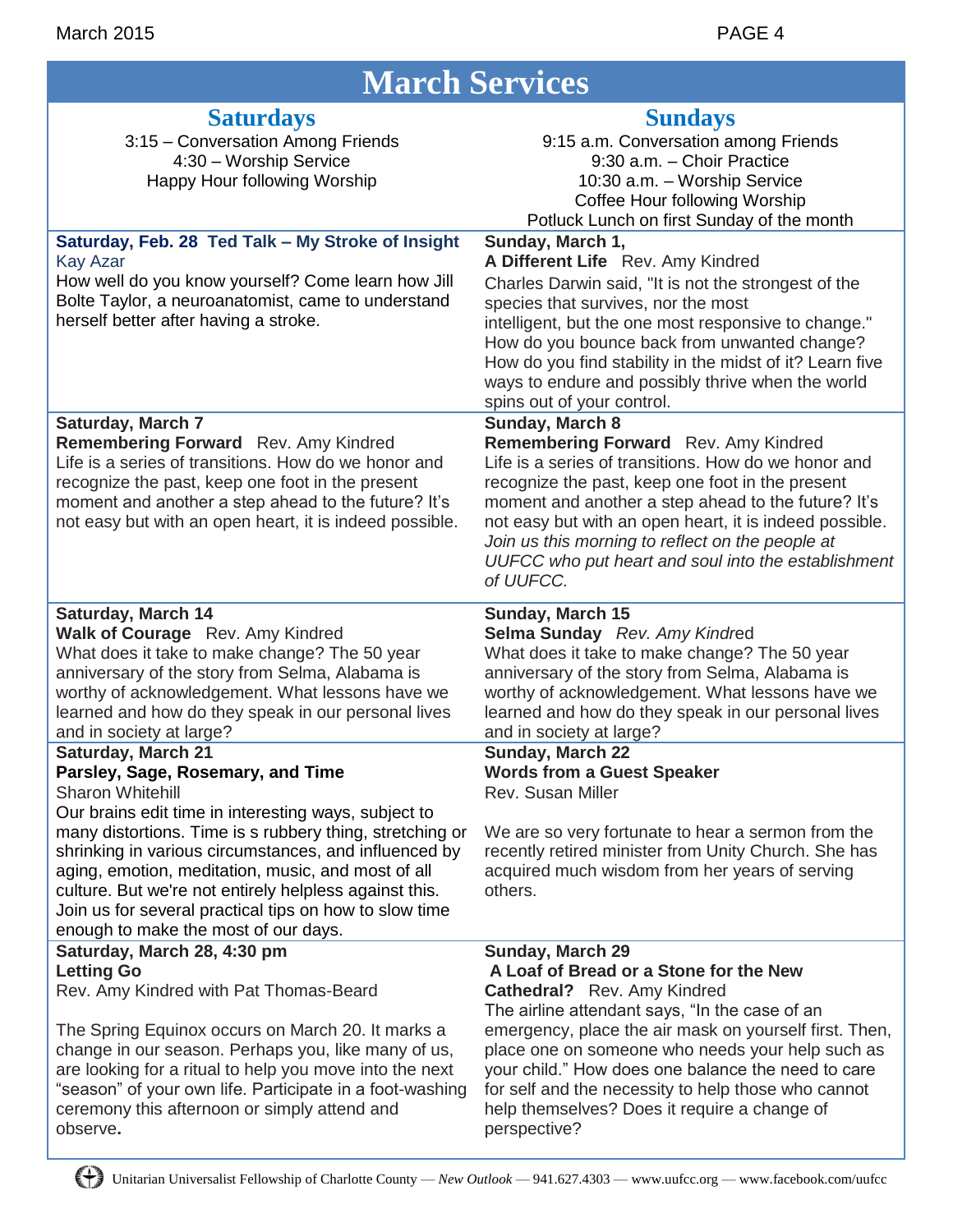### Membership Notes Diane Allen-Harkins [dallenharkins@gmail.com](mailto:dallenharkins@gmail.com)



**The membership committee** is asking for everyone's participation in our campaign to **"Take a visitor under our wing"**. During this very busy winter season with so many new faces it is easy to miss a first time visitor but if everyone helps we can make sure that all are truly welcomed here at UUFCC.

We are asking everyone simply this: At a Saturday afternoon or a Sunday morning service, please look around for a new person in the room. Ask if they would like to sit with you. Show them where to find the coffee pot, social hall and restrooms. Offer to share your Hymnal or Order of service since we sometimes run out. That's it. It seems very simple if we all take a part, with very little effort we can help all of our visitors feel welcomed. Thank you for your support.

#### **New to UU Orientation and Welcome Breakfast**

Invitations have been sent to many newcomers and board members to attend the **New to UU Breakfast** on Saturday March 14, 2015 at 8:30am-11:00am in the Social Hall at UUFCC. We will share breakfast, meet many of the board members and others and learn some things about UU History and UUFCC, as well as have a great time. If you are new and have not received an invitation please contact Diane Allen-Harkins if you would like to attend. If you have received an invitation please remember to r.s.v.p by Sunday March 8, 2015 so we know how many people to expect.

Everyone who attends this orientation is welcome to sign the membership book and become a member at our Open Book Signing on Sunday April 5, 2015.

We are happy to make special arrangements for anyone who wishes to sign the membership book in private or who is unable to attend the service on Sunday April 5. Please contact Diane or Reverend Amy Kindred for details or if you have any questions or concerns.



### Mandala Making

Every first Sunday of the month, the children remain in the worship service. On March 1, when the children gather for the "Story for All Ages", they will help the minister make a *Mandala* in honor of the earth. Projected on the screen, all will witness the artful endeavor.

### Walk the Labyrinth – Saturday, March 21

What's a labyrinth? It's a path that leads you to a center and guides you back out again. These fascinating designs appear to have surfaced more than 4,000 years ago in the southern part of Europe. Walking a labyrinth in a meditative manner can be a powerful experience. To honor the changing of the seasons, we friends and members of UUFCC, like to honor the change by creating an illuminated labyrinth.The Spring Equinox occurs on Friday, March 20, 2015. However, we will build the labyrinth at Myakkahatchee Creek Environmental Park in North Port (6968 Reistertown Road) the next day. Construction begins at 6:30 pm. Come walk the labyrinth til 8:30 pm."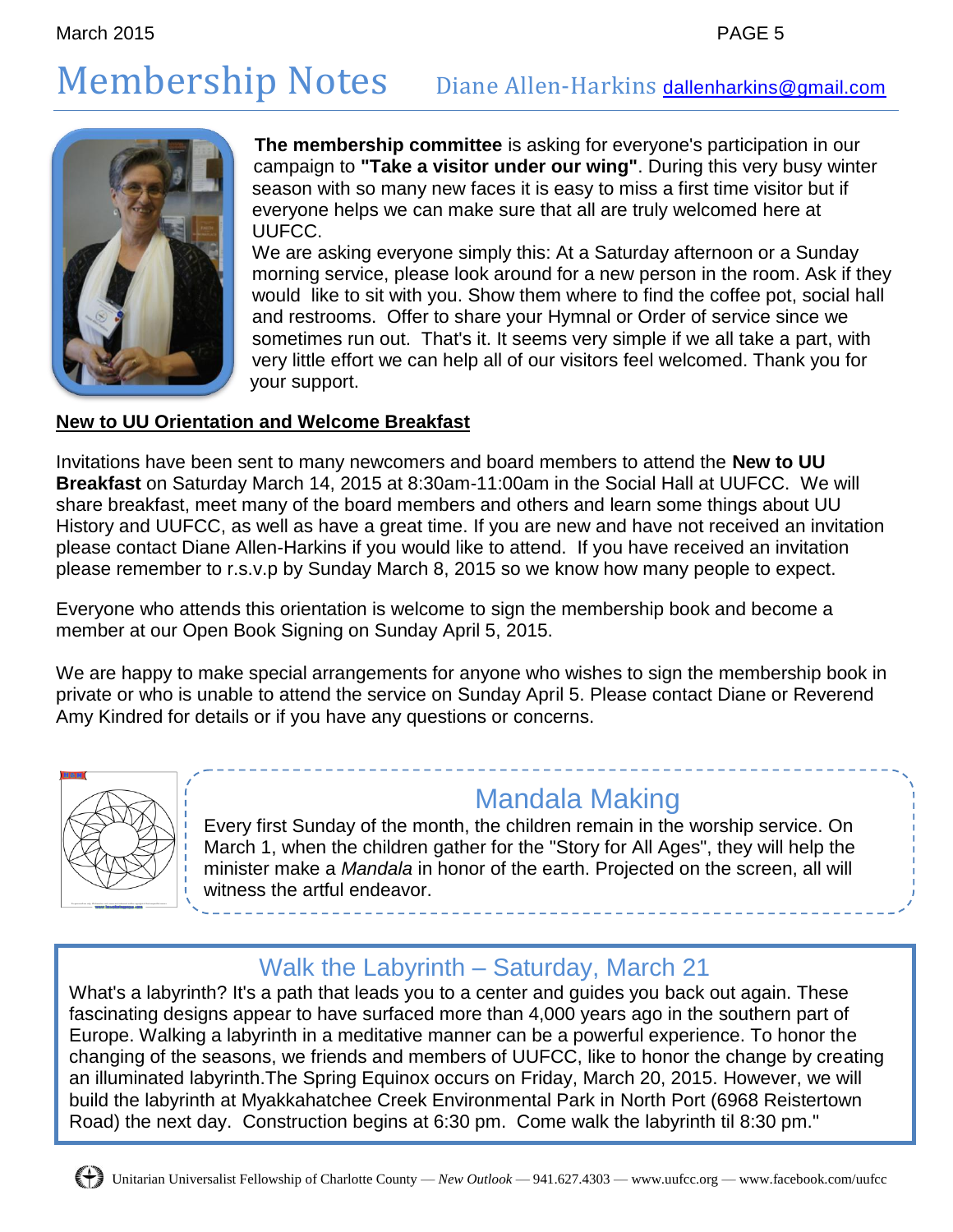### DO YOU LOVE TO READ? COME JOIN OUR BOOK CLUB

We gather on the last Wednesday of each month from 1:30 to 3pm to discuss a book (fiction or non-fiction) chosen by the group. Many of the books are "modern classics" which frequently are also considered the greatest book of a famous author. But sometimes we choose a book published recently that has impressed one or more of us as "great." The discussions are lively and stick reasonably well to the subject (the book of the month!). On February  $25<sup>th</sup>$  we gathered to discuss what is widely considered the greatest war novel ever written, *All Quiet on the Western Front* by Eric Remarque. We agreed that it is magnificently written. Moreover, the impression it leaves is that war destroys many who fight, even among those who survive it.



### Concert



Julie Patchouli, award winning singer/songwriter and master guitarist Bruce Heckel will perform on Saturday, March 7th, 7:30 PM at the Fellowship. The duo light up the air with their sparkling acoustic sounds. They blend folk, pop, flamenco and jazz with other international rhythms and can instantly turn a bad day into a good one. All are welcomed to this event. Tickets are \$12 and can be purchased at the door. For more information, call 315-427-4292.

### Art on the Wall

Bruce Hecksel, artist and musician, will display his imaginative art during the month of March. Hecksel's works range from abstract to neoimpressionism. His personal style includes arranging guitars to form landscapes, the use of vibrant colors, thick textures, and black lines that evoke stain glass compositions. His work is symbolic, spiritual and musical.

The public is invited to the opening reception that will coincide with his concert (along with his wife, Julie Patchouli) on Saturday, March 7th, 7:30 PM.

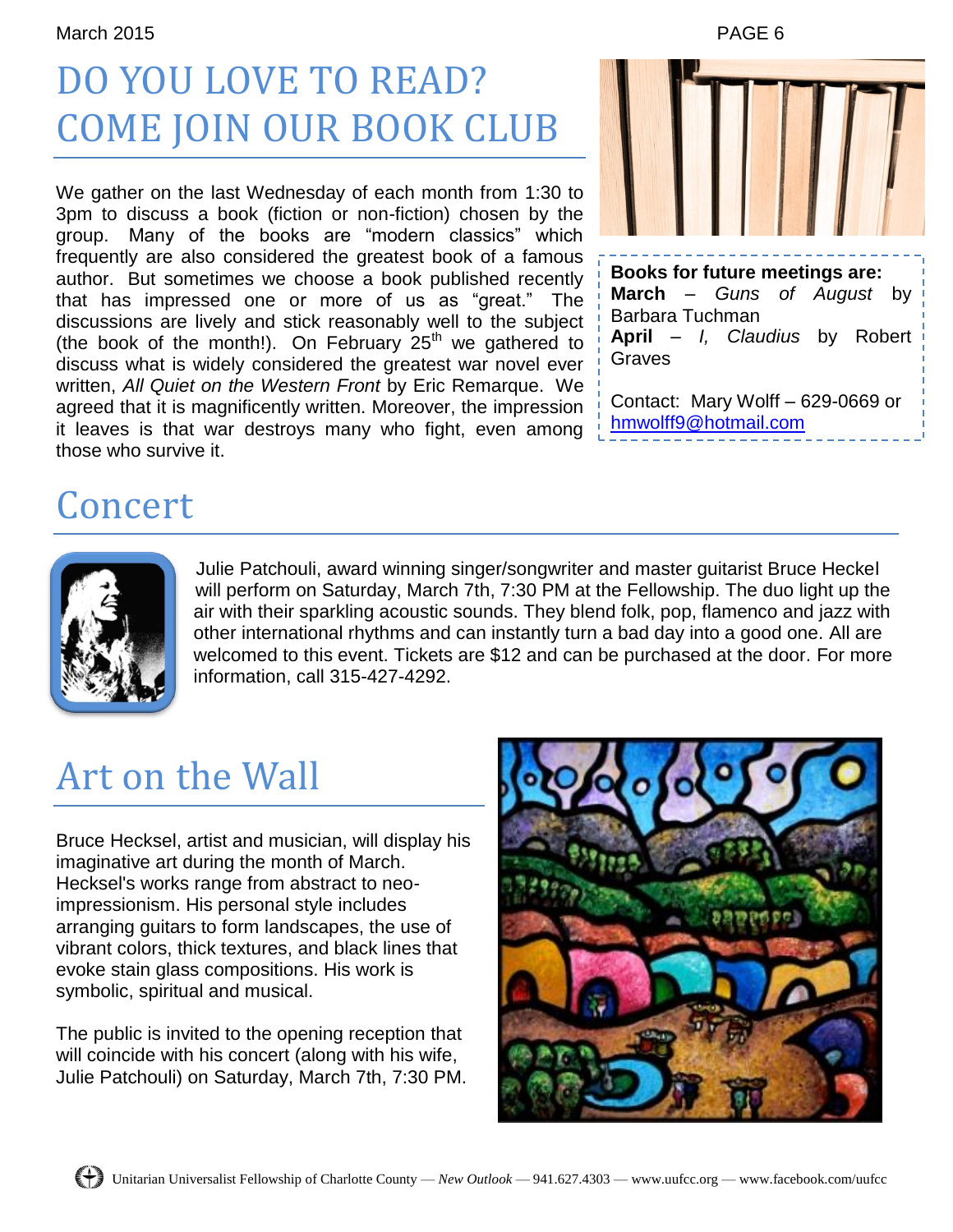### Climate Action News....Jack Harkins

We're still sponsoring and encouraging members and friends to do weekly recycling and composting. Please ask if you have questions about what goes where: "Large Brown Bag" for dry recyclables: cardboard, paper, plastic, glass; "Yucky bucket" for non-meat foods, the rest would be unrecyclable and uncompostable and would go in regular trash (white plastic bag).



We're having our monthly planning meeting Tuesday, 3/17, at 5:30pm. All are welcome! Also, we're sponsoring our monthly vegetarian potluck (bring a dish to pass) onSaturday, March 28 after the Service, approximately , 6:00pm. Please join us!

We're excited to be participating in the local chapter of Citizens Climate Lobby (CCL). All are welcome! The monthly meeting will be held at at Coty Keller's house on March 10 at 6:00pm. See Jack Harkins if you want an address and/or directions. There will be a start up training workshop for new chapters on Saturday March 14 from 1:00pm -5:00pm at United Christ Church on Aqui Esta Dr. in Punta Gorda. For a new 2 minute video explaining CCL's "carbon fee and dividend" plan, go to this link, and see why we're so excited about this non-partisan group:

<http://citizensclimatelobby.org/climate-change-solutions-speak-up-for-climate/>

### **Recycling, Did You Know?**

- One recycled aluminum can saves enough energy to power a television or computer for 3 hours or a 100-watt light bulb for 20 hours.
- A six-pack of recycled aluminum cans saves enough energy to drive a car 5 miles.
- Recycling one glass bottle saves enough energy to light a 100-watt light bulb for 4 hours.
- Recycling a one-gallon plastic milk jug will save enough energy to keep a 100-watt bulb burning for 11 hours.
- Recycling a one-foot high stack of newspapers saves enough electricity to heat a home for 17 hours.

#### **CONTACT US - OFFICE HOURS – Monday through Thursday 8 am – 2 pm**

1532 Forrest Nelson Blvd, Port Charlotte, FL 33952 941.627.4303 [www.uufcc.org,](http://www.uufcc.org/) www.facebook.com/uufcc

**Rev. Amy Kindred, minister@uufcc.org 941.916.0957** Minister's hours: Tues. and, Thurs, afternoon. It's best to call for an appointment **Chris McCoy**, Office Assistant [office@uufcc.org](mailto:office@uufcc.org) **MaryHolly Allison,** [President@uufcc.org](mailto:President@uufcc.org) **Diane Allen-Harkins**, Membership Coordinator, dallenharkins@gmail.com **Ginger Abraham**, Newsletter Editor, newsletter@uufcc.org Article Deadline: 20th of the month **Myrna Charry**, Communications Chair, mcharry@earthlink.net

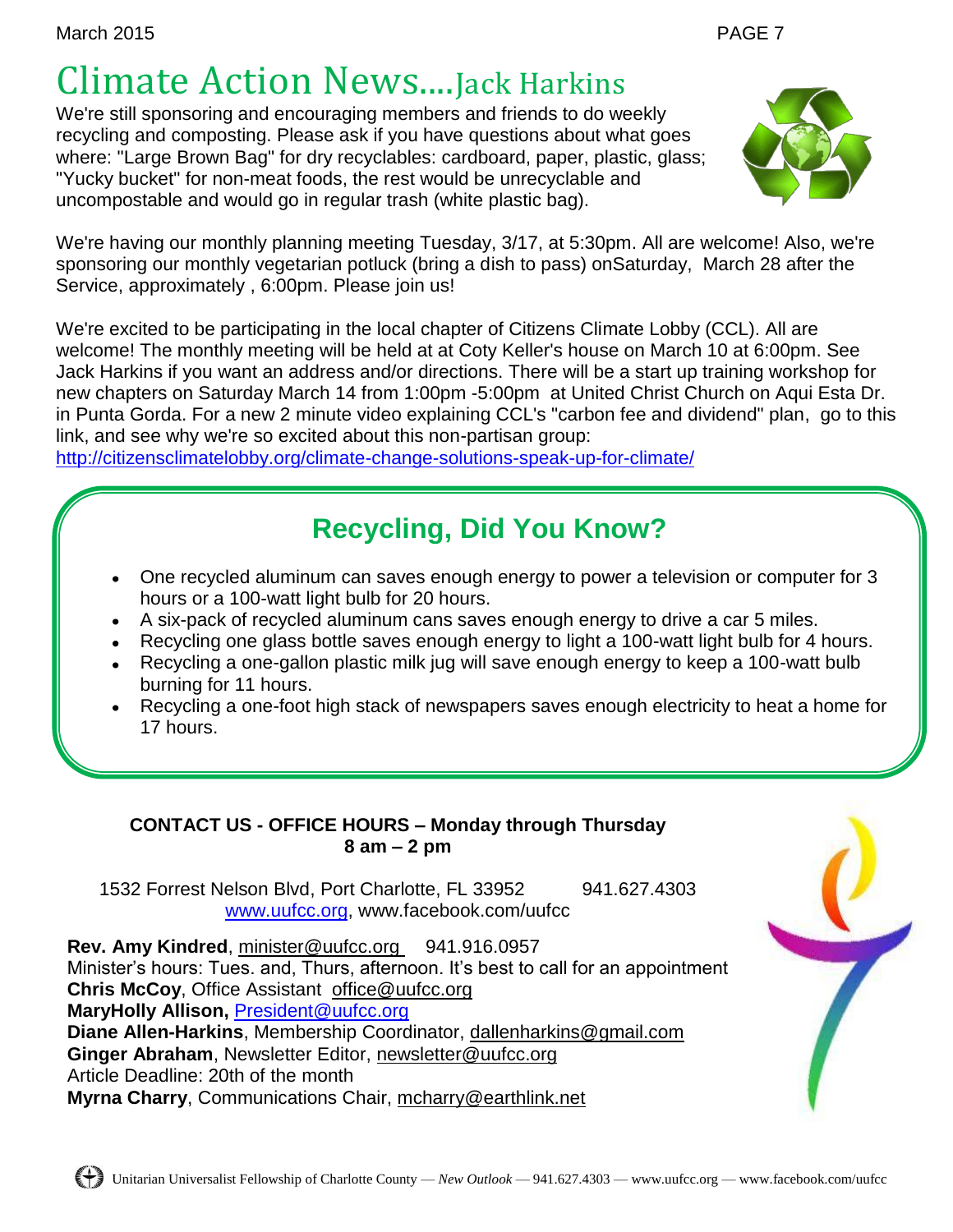#### March 2015 PAGE 8

# News from Social Justice Committee

**Peace Initiative Series -** Samar Dahmash Jarrah will speak on Sunday, March 1, in the UUFCC sanctuary at 12:15 pm, following the noontime potluck luncheon. Her address is titled: "Should the US Push for a One State Soloution in the Holy Land?" This is the third in this year's Peace Initiative Speakers Series. Samar, a Kuwait-born Palestinian-American speaker, journalist, and educator, has traveled extensively throughout North America, Europe, and the Middle East and has lived in Jordan, Kuwait, Lebanon, Saudi Arabia, Egypt, and America. Her professional accomplishments include being a contributor to CNN World Report; news editor and reporter for Jordan Television; editor and reporter for *Jordan Weekly*; and a Political Science instructor at the University of South Florida in Tampa. She has been asked by many community organizations, churches, temples, and peace groups to speak about the Arab world, which has served as the inspiration for Arab Voices Speak to American Hearts, a first step in fostering direct dialogue between Americans and Arabs. Past speaking events include:

#### **Second Helping in March**

The Cooper Street Recreational Center in Punta Gorda will be the recipient of the Second Helping collection on Sunday, March 8. For over half a century the CSRC has served as a community hub for many activities. Among these are classes after regular school hours to help children learn their subjects and complete their homework. The public park has playground equipment for children. i.

Washington D.C.'s Arab-American Anti Discrimination Committee 25th Annual Conference Center; Al-Hewar Center; The Center for Arab Culture and Dialogue; Temple Sinai/ Sarasota FL; Venice Interfaith Community Association; Unitarian Universalist Congregations; and Islamic Society for North America, National Convention. Dahmash-Jarrah holds a Master of Arts degree in Political Science, a Bachelor of Arts in Middle East Studies, a Certificate of Merit and many Service Awards from the American University in Cairo.

**Voting Restoration Amendment** A petition to amend the Florida Constitution to restore voting rights to former felons who have completed their sentences and are living crime-free lives is being circulated by Floridians for a Fair Democracy, the League of Woman Voters, the NAACP, the Florida Democratic Women's Clubs and other responsible organizations. Please consider signing a petition and distributing copies to family and friends. Copies of the form are available at the UUFCC from the Social Justice and Racial justice Committees.

#### *Basic Talking Points*

● In Florida over 1.5 million people are permanently denied the right to vote because of a prior felony conviction.

● Florida is one of only three states (FL,KY,IA) that has a lifetime ban on voting after a person is convicted of a felony.

● This amendment updates our criminal justice system to match the standards in other states, so that after a person convicted of a felony completes all terms of their sentence including parole or probation they earn their rights back.

● Americans believe in second chances and that people should be able to earn forgiveness by completing the terms of their sentence.

● Restoring a person's right to vote gives them an opportunity for redemption and a chance to be full members of their community.

• Studies by the Florida Department of Law Enforcement show that people returning from prison who can vote are less likely to commit crimes in the future.

● By helping people become responsible citizens, we create safer communities

and save taxpayers money by keeping people from returning to prison.

• This amendment would not apply to those convicted of murder or sexual offenses, who would continue to be permanently barred from voting unless the Governor and Cabinet vote to restore their voting rights on a case by case basis.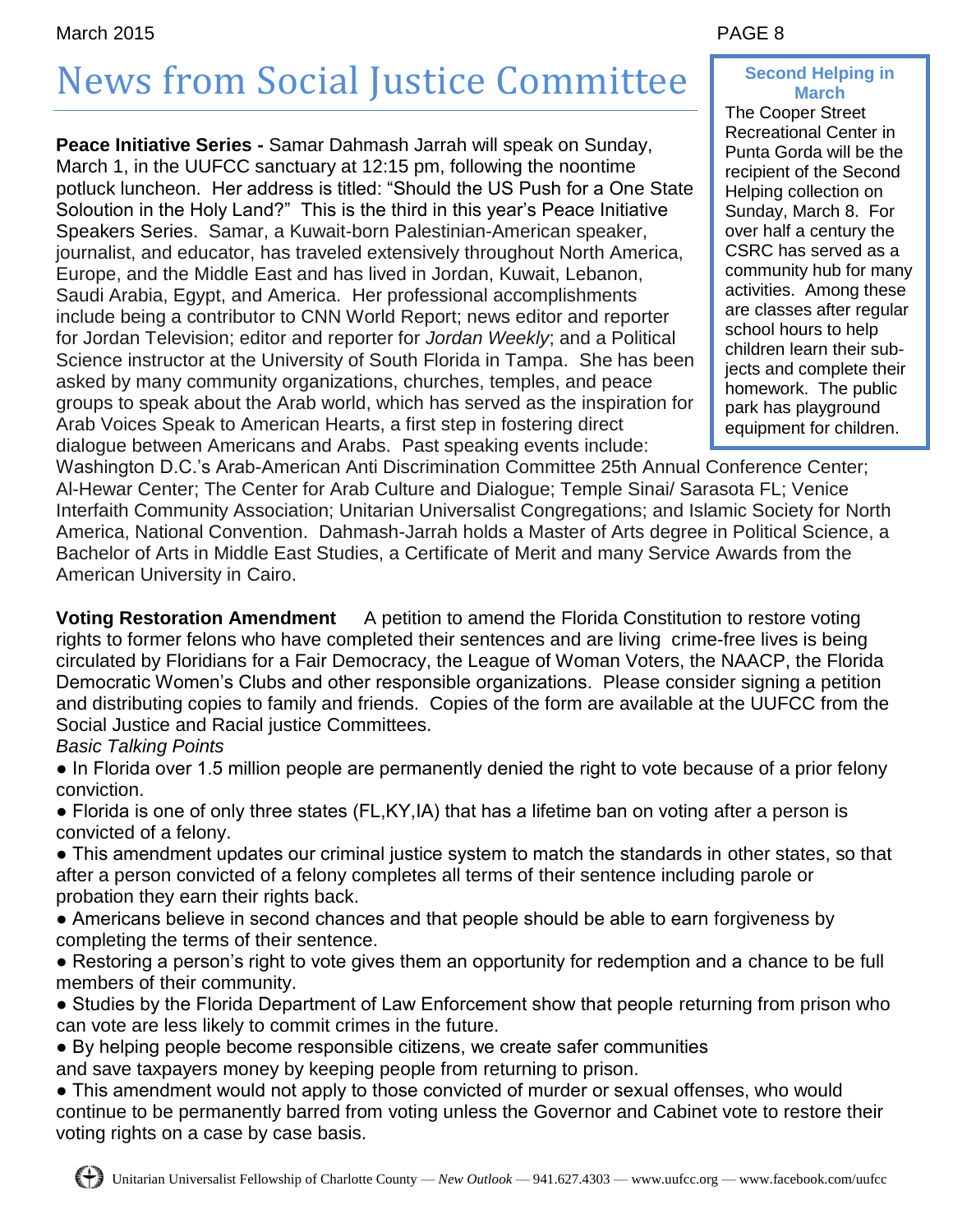March 2015 PAGE 9

# Ubuntu Harmony Singing

Are you someone who loves to sing? Would you like to find a friendly, welcoming group of people to share your love of music? Have you wanted to sing but felt like your voice isn't quite good enough to sing in a group? All are welcome to come to Ubuntu singing. We'll sing music from around the world and from many traditions and styles. No experience is necessary. You don't need to have a "good singing voice", just a desire to sing. Ubuntu singing is singing the old way – learning aurally, or "by ear". In primitive cultures no one questions whether they can sing nor do they think



about how well they or anyone else sings. For them, it's as natural and necessary as breathing. As a group, we'll do our best to create an environment which feels safe enough for someone who hasn't sung since grade school but interesting enough to tickle the fancy of even the most seasoned singer. The word, "Ubuntu" means "I am who I am because of my friendship with you". Ubuntu is an international network of groups who sing for the joy it brings. Come to UUFCC on April 4 from 9:30 am to noon to experience the joy!

We will be led by Tom Tyre. Tom's love of harmony singing began when he was a youngster attending church in coastal Georgia. Listening to the congregation sing harmonies cast a spell that led him to love and learn harmony singing. Tom has lived most of his life in the Appalachian Mountains of North Carolina where he is a songwriter and choral music composer and arranger. He is director of Ubuntu Franklin and Ubuntu Dillsboro and facilitates group singing sessions in the US and Canada. Tom enjoys collecting and teaching all types of songs and strives to inspire even the most timid singer to experience the joy and kinship that singing in harmony brings.

### Alliance for Fair Food - Parade and Concert



The Alliance for Fair Food is the updated and enlarged Interfaith Alliance of Southwestern Florida and the Coalition of Immokalee Workers many of us are all well acquainted with. The effort and program has expanded and broadened into a national drive to improve the working conditions for farm laborers everywhere.

On Saturday, March 21, a Parade and Concert will be held in St. Petersburg with a focus to persuade Publix and Wendy's to join the other major corporations which have already come to support the struggle for fair food.

The parade will commence at noon in Barlett Park, 2000  $7<sup>th</sup>$  St., and proceed to Vinoy Park, 701 Bayshore Dr. NE, in St. Petersburg, where a concert will be held featuring Grammy Award-winning and other nationally-known performers from 3 pm to 8:30 pm.

Interested UUs and friends here in Port Charlotte may wish to car pool to take part in this event. If so, please contact: Ted Zawistowski at [Zawistowskitl@embarqmail.com](mailto:Zawistowskitl@embarqmail.com) or 941-625-3186. You may also sign up at the table in the back of the UUFCC sanctuary.